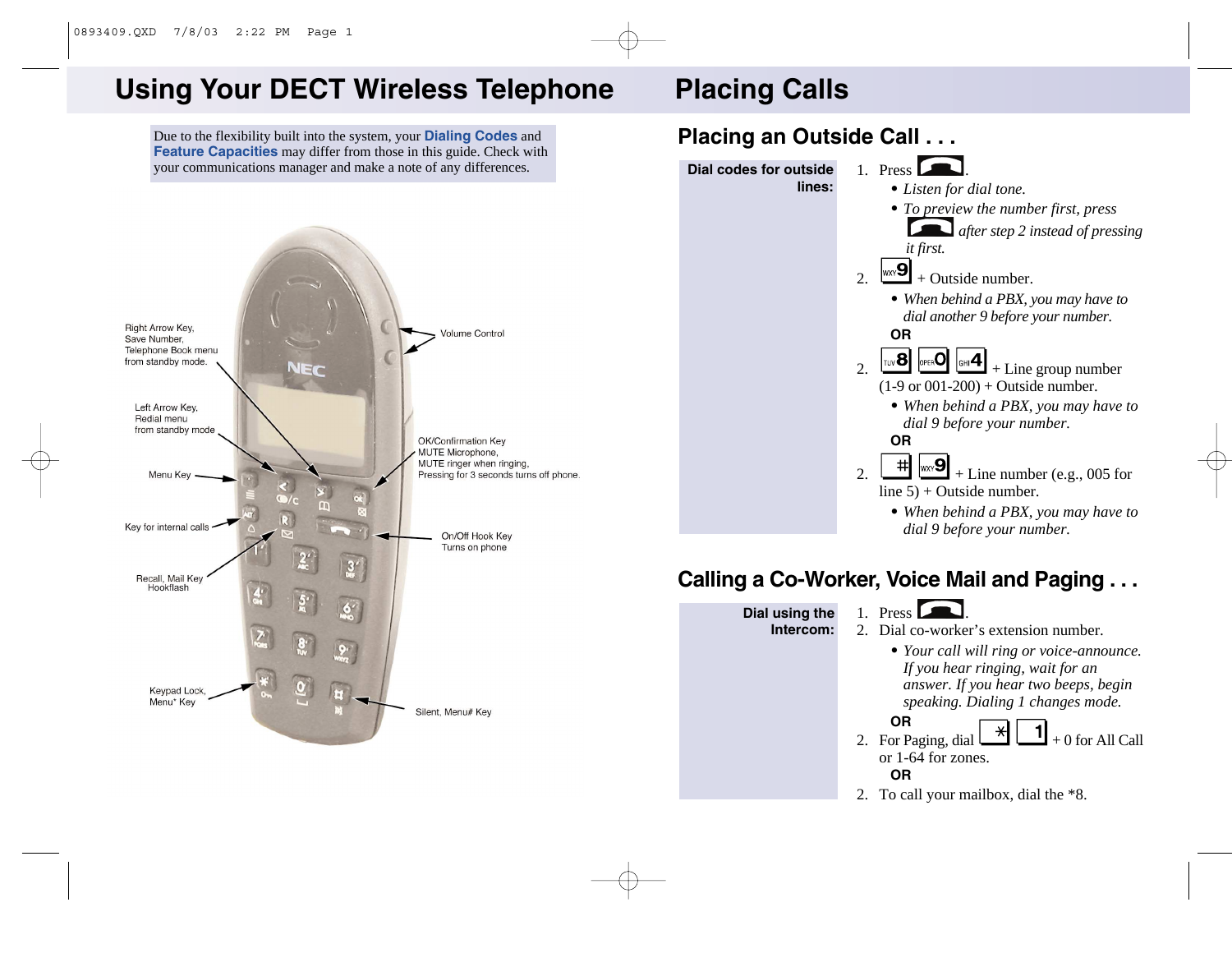# **If your call doesn't go through . . .**

#### **Camp On and Callback**

#### **When you hear system busy, use Camp On or Callback:**



- *•(Intercom calls) If you hear two beeps, you can speak. If you hear busy/ring, dial 6 to send a Voice Over.*
- *•(Outside calls) When you hear new dial tone, place your call again.*

#### **OR**

- 1. and hang up to leave a *Callback* for a free line or extension.
	- *• Wait for the system to call you back.*
- 2. Press when the system rings you back.
	- *• (Outside calls) Place your call again.*
	- *• (Intercom calls) Speak to co-worker.*

#### **To cancel your Callback**:

1. Press  $\blacksquare$  $\boxed{\text{two}}$   $\boxed{\text{ps}7}$   $\boxed{\text{pres}}$   $\boxed{\text{pres}}$  +  $\boxed{\text{Hang up}}$ .

#### **Message Waiting (Direct Messaging)**

**Leave a Message Waiting when your coworker doesn't answer:**

- **To answer a Message Waiting left for you:**
- 1. Do not hang  $up +$ 
	- *• Your co-worker's MW flashes fast.*
- 1. Press
	- *• To cancel all your messages (those you left and those left for you), dial 873.*

# **Answering Calls**

# **Answering Outside Calls . . .**

**Listen for ringing:**



## **Answering Intercom Calls . . .**

**Listen for ringing:**

1. Press  $\Box$  to speak.

# **Picking up calls not ringing your phone . . .**

1. Press .**If a call is ringing Paging after hours:**

**When a call is ringing a co-worker's phone:**



Co-worker's extension.

## **Using Park and Page . . .**

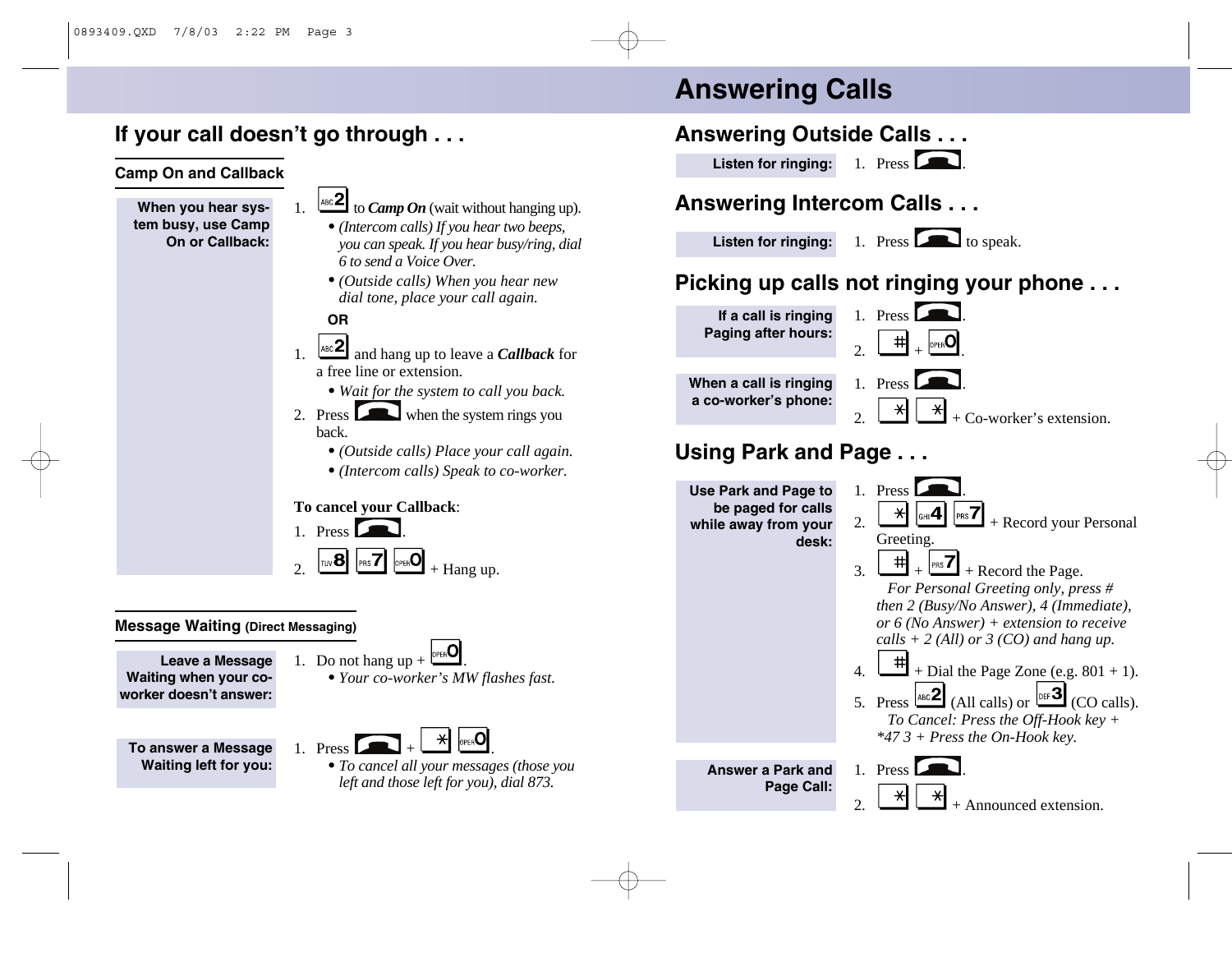

- 3. Dial the DND option code (0-4).
	- *1 = Blocks outside calls*
	- *2 = Blocks Paging, Intercom calls, Call Forwards and Transferred outside calls.*
	- *3 = Blocks all calls*
	- *4 = Blocks Call Forwards*
	- *0 = Cancels DND*

#### **Turn your handset off:**

### 1. Press  $\overrightarrow{OK}$  for 3 seconds.

1. Press L

*The phone will beep and the display will go blank when the phone is off.*

#### **Turn your handset on:**

*When the handset is on,*  $\left(\!\left(\!\left(\bullet\right)\!\right)\!\right)$  is shown *in the lower left corner of the display if the handset has been subscribed to a system.*

# **Handling Your Calls**

# **Your call can wait at your phone . . .**

**Hold**

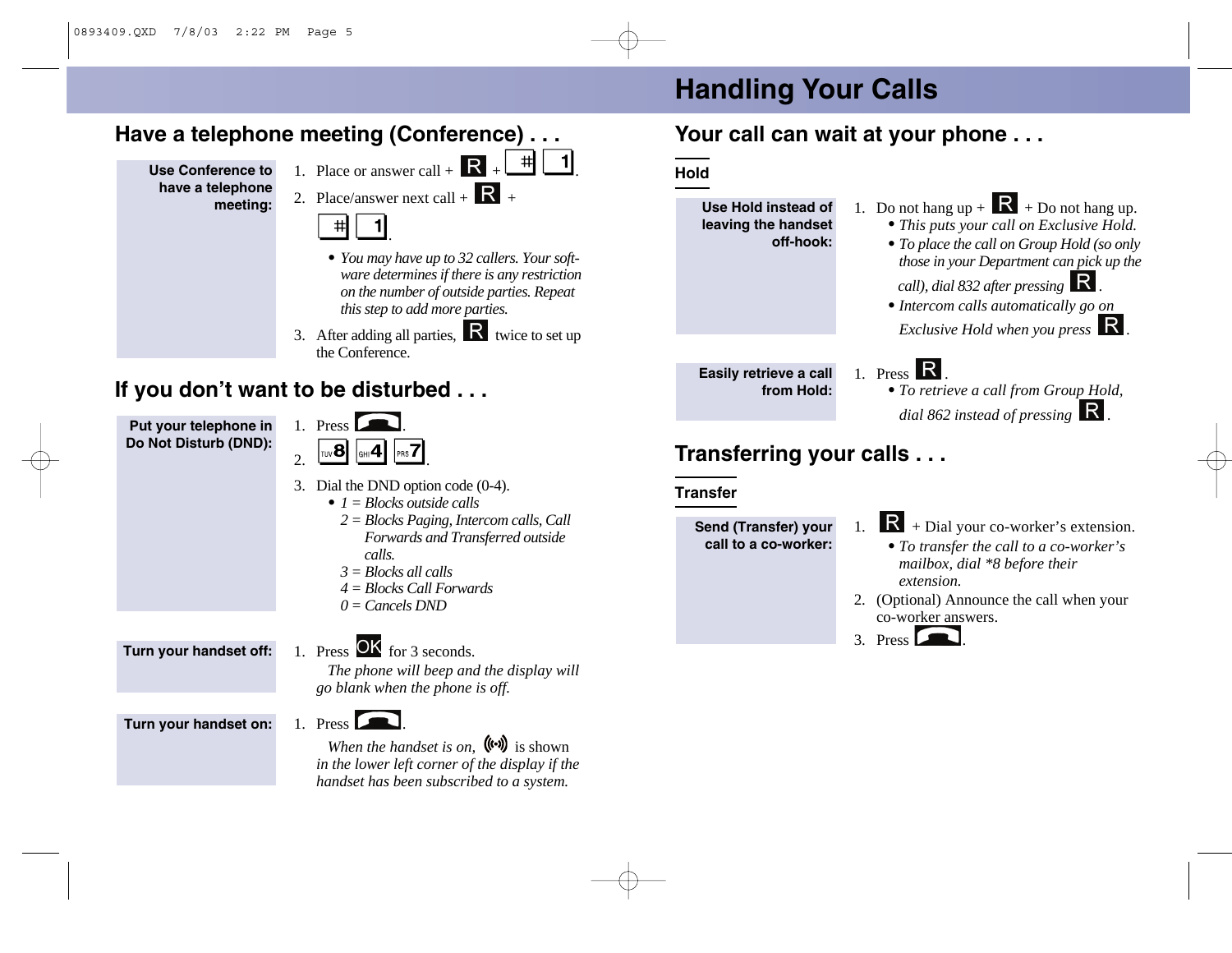

NEC America, Inc., Corporate Networks Group 4 Forest Parkway, Shelton, CT 06484 TEL: 203-926-5400 FAX: 203-929-0535 **cng.nec.com**

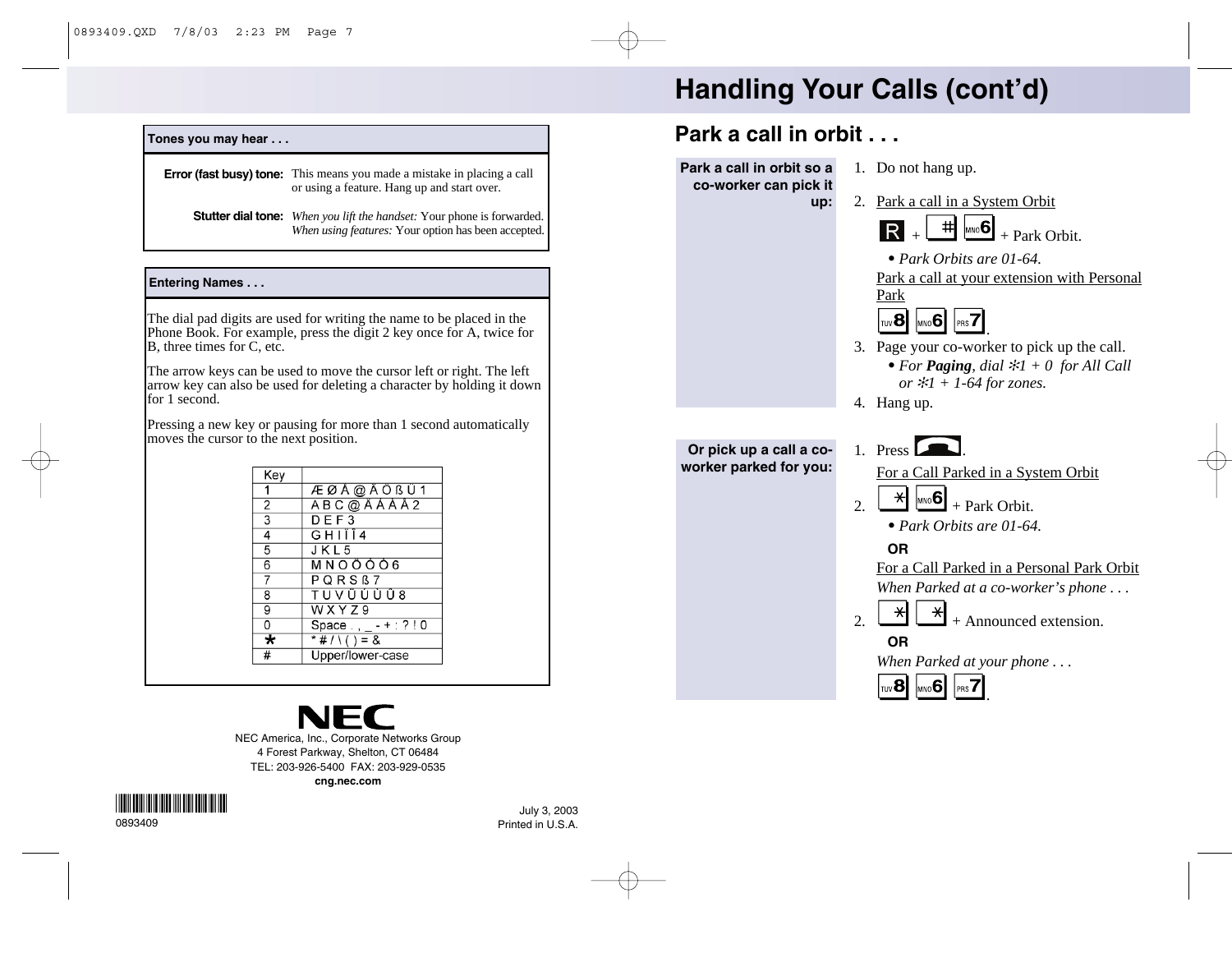## **Forward your calls to a co-worker . . .**



- $1.$  Press  $\begin{bmatrix} 1 \\ 1 \end{bmatrix} + \begin{bmatrix} 1 \\ 1 \end{bmatrix}$  .
- 2. Dial Call Forwarding condition:  $2 =$ Busy or not answered
	- $4 =$ Immediate
	- $6 = Not$  answered
	- $7 =$  Immediate w/simultaneous ringing (not for Voice Mail)
	- $0 =$ Cancel
- 3. Dial destination extension or Voice Mailmaster number.
- 4. Dial Call Forwarding Type:
	- $2 \equiv$  All calls
	- $3$  = Outside calls only
	- $4 =$ Intercom calls only

# **Automatically redial calls . . .**

#### **Last Number Redial**

**Quickly redial your last outside call:**



- **To dial a number fromthe phone's stored Redial and CLIP numbers:**
- *• The system selects an outside line.*

*The handset stores up to 10 redial numbers and 10 Caller ID numbers in memory.*



- 2. Press  $\leq$  to scroll through the numbers.
	- *• Numbers are displayed newest to oldest.*
	- Use the key to scroll forward if *needed.*
	- *• To delete a number, press OK twice. To store a number in the Phone Book, press*  $OK + > + OK + Enter$  name  $+ OK$ .
- $3.$  Press  $\Box$  to place the call.





# **Quickly dial co-workers and outside calls . . .**